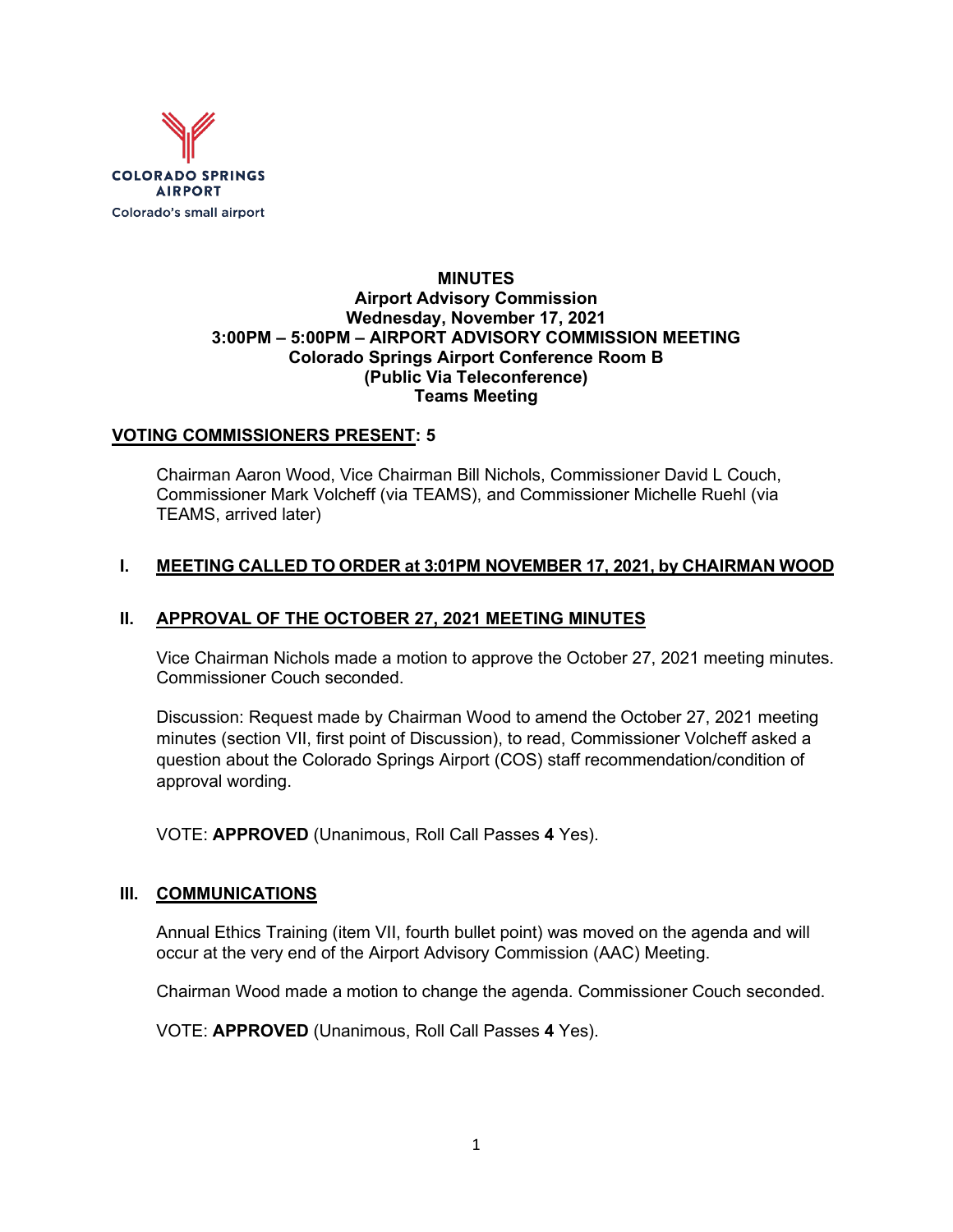### **IV. PUBLIC COMMENT**

• None

## **V. NEW BUSINESS AND REPORT ITEMS**

### **A. Land Use Review –** Kris Andrews

Kris Andrews presented eleven (11) Land Use Items.

Commissioner Volcheff made a motion to recommend approval of Land Use Items #2 - #11 as presented by airport staff. Vice Chairman Nichols seconded.

VOTE: **APPROVED** (Unanimous, Roll Call Passed **5** Yes)

Land Use Item #1: Briefed

Kris Andrews gave a detailed briefing of request by Matrix Design Group on behalf of Space Village Industrial LLC, for approval of the Space Village Addition No. 1 Annexation. The annexation includes annexing 21.82 acres from El Paso County jurisdiction to the municipal city limits of Colorado Springs. The property is located at the southwest corner of Space Village Avenue and Marksheffel Road.

Discussion: Commissioner Volcheff requested clarification of the staff recommendation and shared his concerns of the language used in bullet four Notice/Disclosure to all home buyers of location/proximity to Airport and bullet five Airport Lighting Notice/Disclosure: To be developed and provided by Airport.

Ensuing a detailed discussion regarding the language, the Commission was provided with sufficient information to render a recommendation to remove bullet four in its entirety and replace bullet five with new language to read: Airport shall develop and provide a Lighting/Notice Disclosure that shall protect the safe operation of the Airport and disclose to the public effectively such Airport Lighting impacts on said development.

Commissioner Volcheff made a motion to recommend approval of Land Use Item #1 based upon new language as presented by airport staff. Commissioner Ruehl seconded.

VOTE: **APPROVED** (Unanimous, Roll Call Passed **5** Yes)

## **B. Director's Airport Business Report**

- **Project Status Report** 
	- o Airport/Airfield construction report presented by Bud Geng.

#### • **Traffic Trend Report**

o The airline data analysis was presented by Joe Nevill.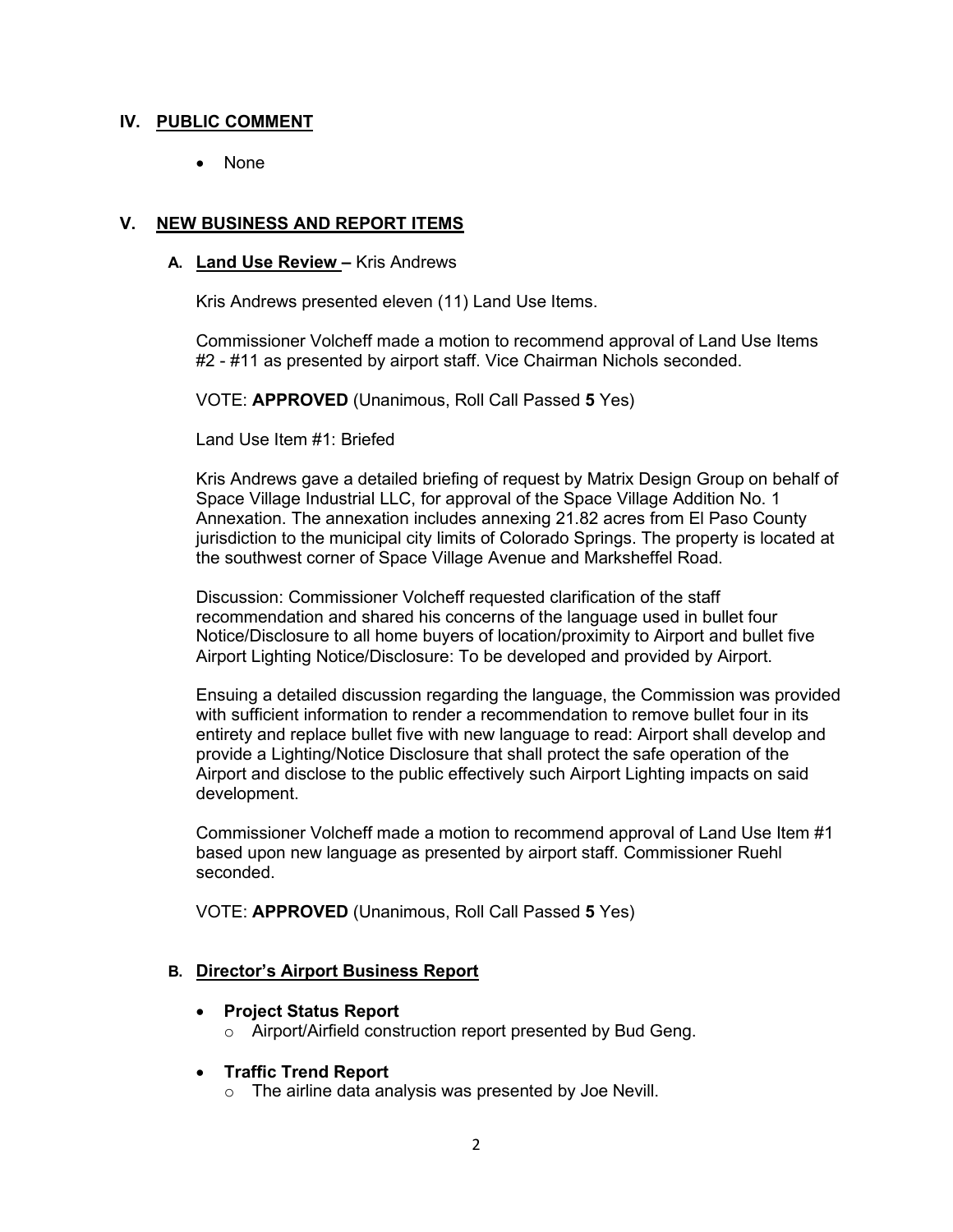- o Introduction of Josh MacCammon, Air Service Development Analyst II.
- $\circ$  COS had 97,967 enplanements for the month of October, 23% over 2019.
- o Southwest Airlines (SWA) begins seasonal service to Houston (HOU) and San Antonio (SAT) for select dates in November, December, and January.
- $\circ$  On October 4<sup>th</sup> and 5<sup>th</sup> Greg Phillips and Joe Nevill attended the fifteen-year celebration of Southwest Airlines (SWA) at Denver International Airport (DEN) and joined in on the fireside chat with SWA executives.

# • **COS Financial Report**

o COS financial report analysis presented by Chris Padilla.

## • **Airport Business Development Report**

- o Airport business development report presented by Troy Stover.
- o Discussions of possible development throughout General Aviation and Peak Innovation Park continue.
- $\circ$  South roundabout on Peak Innovation Parkway to open Friday, November  $19<sup>th</sup>$ .

## **C. General Business –** Greg Phillips

- Director Greg Phillips shared that the concourse modernization is nearing full picture design completion. Project phases anticipated to begin Summer of 2022 with bathroom(s) remodel; updating to meet current ADA standards.
- Request for proposal (RFP) for gift concessioner currently out, closing in January.
- Master Plan presentations to be held with City Council, El Paso County Board of Commissioners and planning committees for City and County.
- COVID mask mandate; COS will continue to follow federal mandate requirements through January 18, 2022.
- December's AAC meeting will be attended in-person by all COS presenting staff.
- **D. Chairman's Report –** Chairman Wood
	- Chairman Wood asked the Commission to complete the Master Plan survey by November 24<sup>th</sup> and make any comments via [www.coloradospringsairportmasterplan.com](http://www.coloradospringsairportmasterplan.com/)
	- The Commission's letter of support for Project Sunset has been drafted and sent to City Council.

## **VI. OTHER BUSINESS**

- Colorado Aeronautical Board (CAB) Update Commissioner Myers
	- o None
- Washington Update Commissioner Ruehl
	- o Commissioner Ruehl continues work on national military strategies and space.